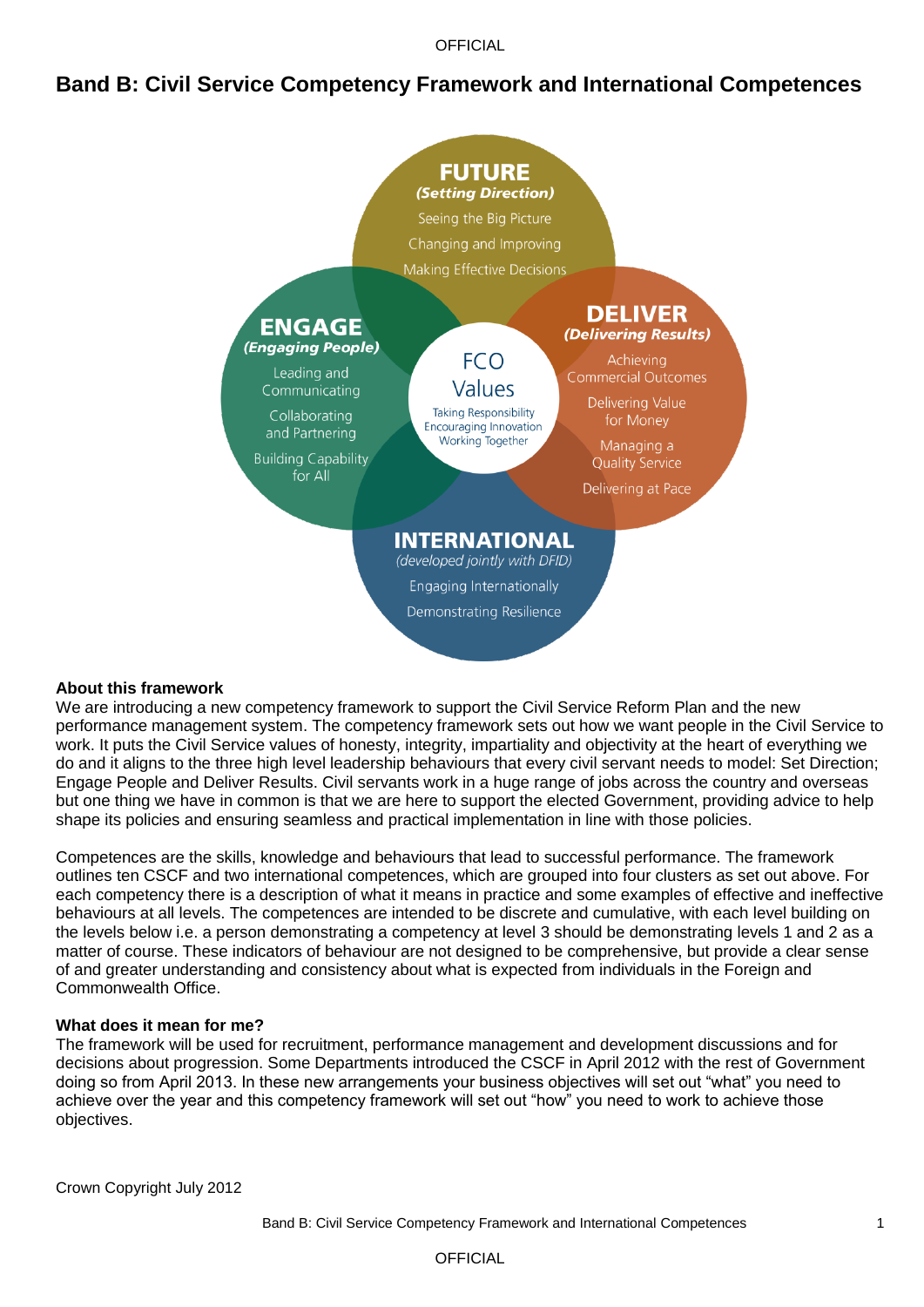Most of you will need to focus on a number of competences, usually around six, identified with your manager as being essential to your role. You are encouraged to discuss the framework with your line manager to identify the competences that apply most to your job role.

This framework has been developed in partnership with Civil Service professions. If you work as part of a profession with a separate framework this will complement your professional framework and should be used alongside it.

The FCO Competency framework consists of twelve competences. Below is a list of all the competences with a high-level summary of each one.

# **International Cluster**

### **1. Engaging Internationally**

Effectiveness in this area is about leading internationally, engaging our staff, contacts and international partners to help deliver UK Government objectives. For all staff it"s about understanding UK Government aims in the wider UK and international context and developing productive relationships with those external contacts and partners to help deliver UK objectives. All staff are aware of cultural sensitivities in their area of responsibility. Staff build up negotiating expertise through the grades and champion and use language skills where appropriate to deepen impact. Senior leaders use the same behaviours but operate at higher levels of sensitivity and complexity. Managers have to lead and inspire teams in an international context. Staff adapt their approach to reflect the very diverse teams they manage while still promoting UK values.

#### **2. Demonstrating Resilience**

This is about helping our people to build resilience in international roles, supporting their ability to adapt to working in difficult and varied international environments; and to bounce back from crises and setbacks in these contexts. Individuals need to be aware of the impact they have on themselves and on others, and show support for others with a pragmatic attitude, perseverance and resolve. Individuals should be able to manage in a wide variety of circumstances and locations and, with appropriate support, to recover from challenges and setbacks. For leadership roles this competence would also include leading a culture of support, while promoting a proper regard for employee safety, health and well-being.

# **Strategic Cluster – Setting Direction**

### **3. Seeing the Big Picture**

Seeing the big picture is about having an in-depth understanding and knowledge of how your role fits with and supports organisational objectives and the wider public needs. For all staff, it is about focusing your contribution on the activities which will meet Civil Service goals and deliver the greatest value. At senior levels, it is about scanning the political context and taking account of wider impacts to develop long term implementation strategies that maximise opportunities to add value to the citizen and support economic, sustainable growth.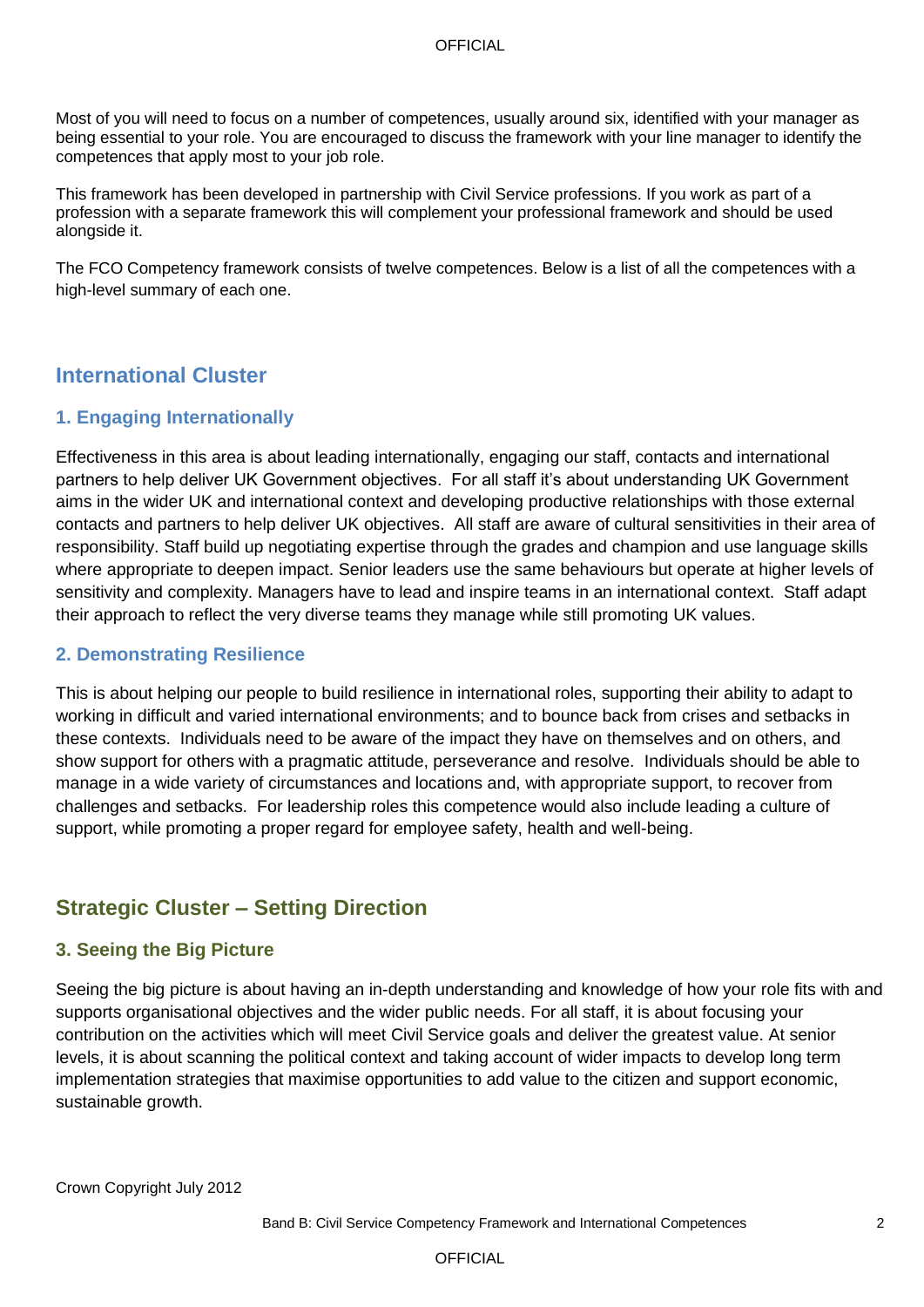### **4. Changing and Improving**

People who are effective in this area are responsive, innovative and seek out opportunities to create effective change. For all staff, it"s about being open to change, suggesting ideas for improvements to the way things are done, and working in "smarter", more focused ways. At senior levels, this is about creating and contributing to a culture of innovation and allowing people to consider and take managed risks. Doing this well means continuously seeking out ways to improve policy implementation and build a leaner, more flexible and responsive Civil Service. It also means making use of alternative delivery models including digital and shared service approaches wherever possible.

### **5. Making Effective Decisions**

Effectiveness in this area is about being objective; using sound judgement, evidence and knowledge to provide accurate, expert and professional advice. For all staff, it means showing clarity of thought, setting priorities, analysing and using evidence to evaluate options before arriving at well reasoned justifiable decisions. At senior levels, leaders will be creating evidence based strategies, evaluating options, impacts, risks and solutions. They will aim to maximise return while minimising risk and balancing social, political, financial, economic and environmental considerations to provide sustainable outcomes.

# **People Cluster - Engaging People**

### **6. Leading and Communicating**

At all levels, effectiveness in this area is about leading from the front and communicating with clarity, conviction and enthusiasm. It"s about supporting principles of fairness of opportunity for all and a dedication to a diverse range of citizens. At senior levels, it is about establishing a strong direction and a persuasive future vision; managing and engaging with people with honesty and integrity, and upholding the reputation of the Department and the Civil Service.

### **7. Collaborating and Partnering**

People skilled in this area create and maintain positive, professional and trusting working relationships with a wide range of people within and outside the Civil Service to help get business done. At all levels, it requires working collaboratively, sharing information and building supportive, responsive relationships with colleagues and stakeholders, whilst having the confidence to challenge assumptions. At senior levels, it's about delivering business objectives through creating an inclusive environment, encouraging collaboration and building effective partnerships including relationships with Ministers.

### **8. Building Capability for All**

Effectiveness in this area is having a strong focus on continuous learning for oneself, others and the organisation. For all staff, it"s being open to learning, about keeping one"s own knowledge and skill set current and evolving. At senior levels, it"s about talent management and ensuring a diverse blend of capability and skills is identified and developed to meet current and future business needs. It"s also about creating a learning and knowledge culture across the organisation to inform future plans and transformational change.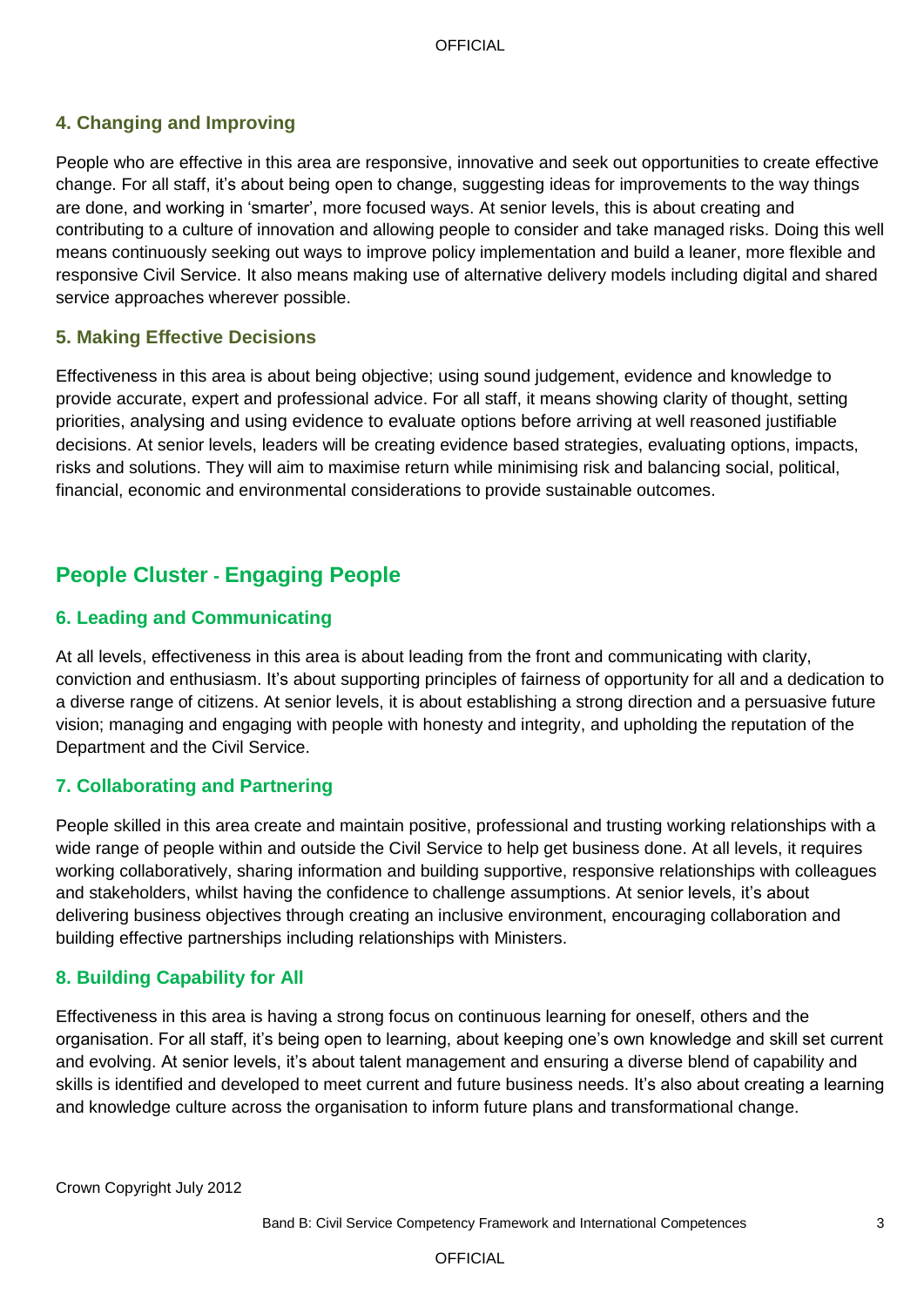# **Performance Cluster - Delivering Results**

### **9. Achieving Commercial Outcomes**

Being effective in this area is about maintaining an economic, long-term focus in all activities. For all, it"s about having a commercial, financial and sustainable mindset to ensure all activities and services are delivering added value and working to stimulate economic growth. At senior levels, it"s about identifying economic, market and customer issues and using these to promote innovative business models, commercial partnerships and agreements to deliver greatest value; and ensuring tight commercial controls of finances, resources and contracts to meet strategic priorities.

### **10. Delivering Value for Money**

Delivering value for money involves the efficient, effective and economic use of taxpayers" money in the delivery of public services. For all staff, it means seeking out and implementing solutions which achieve the best mix of quality and effectiveness for the least outlay. People who do this well base their decisions on evidenced information and follow agreed processes and policies, challenging these appropriately where they appear to prevent good value for money. At senior levels, effective people embed a culture of value for money within their area/function. They work collaboratively across boundaries to ensure that the Civil Service maximises its strategic outcomes within the resources available.

### **11. Managing a Quality Service**

Effectiveness in this area is about being organised to deliver service objectives and striving to improve the quality of service, taking account of diverse customer needs and requirements. People who are effective plan, organise and manage their time and activities to deliver a high quality and efficient service, applying programme and project management approaches to support service delivery. At senior levels, it is about creating an environment to deliver operational excellence and creating the most appropriate and cost effective delivery models for public services.

#### **12. Delivering at Pace**

Effectiveness in this area means focusing on delivering timely performance with energy and taking responsibility and accountability for quality outcomes. For all staff, it"s about working to agreed goals and activities and dealing with challenges in a responsive and constructive way. At senior levels, it is about building a performance culture to deliver outcomes with a firm focus on prioritisation and addressing performance issues resolutely, fairly and promptly. It is also about leaders providing the focus and energy to drive activities forward through others and encourage staff to perform effectively during challenging and changing times.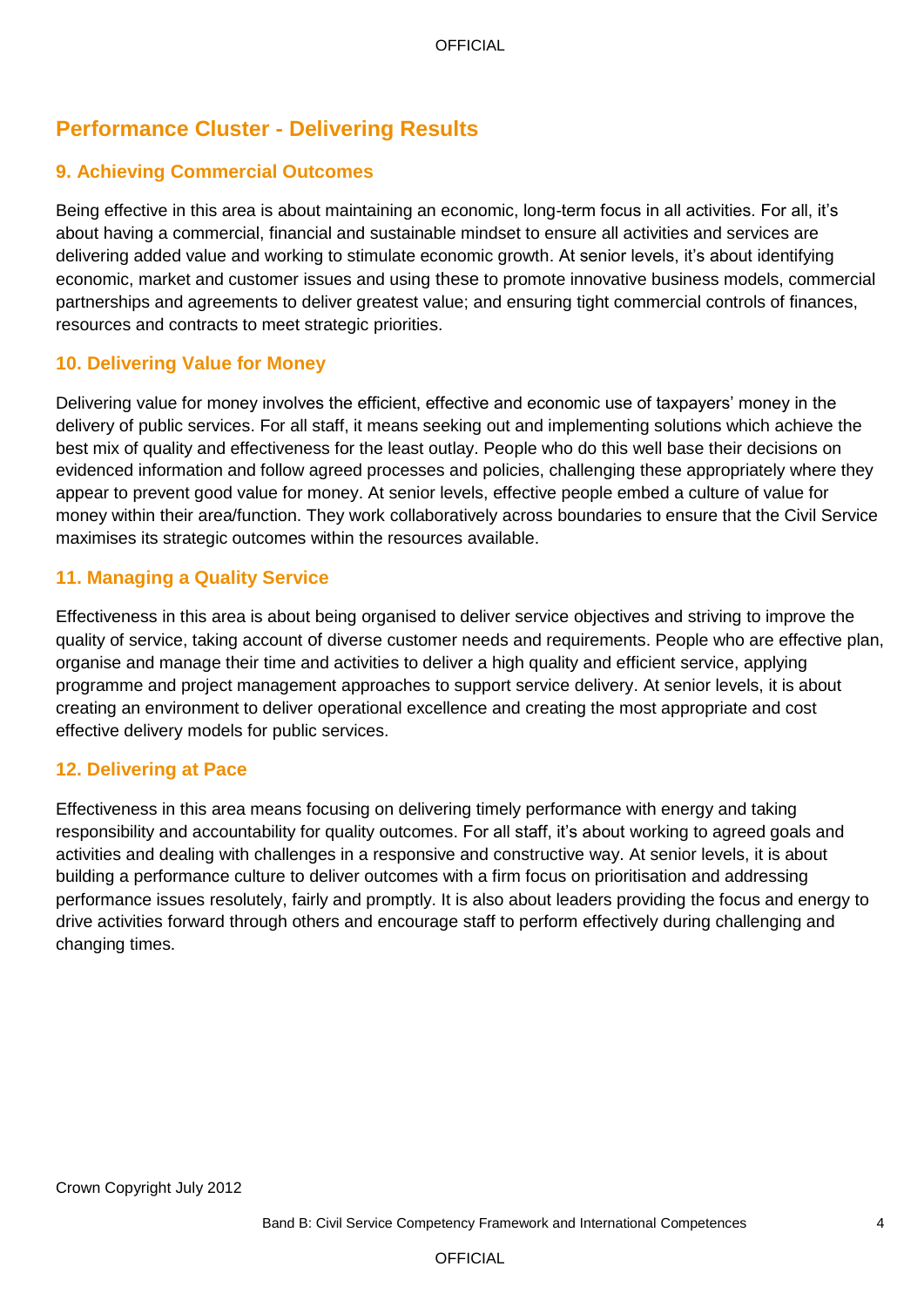| 1. Engaging Internationally                                                           |                                                                                  |
|---------------------------------------------------------------------------------------|----------------------------------------------------------------------------------|
|                                                                                       |                                                                                  |
| <b>Effective Behaviour</b>                                                            | <b>Ineffective Behaviour</b>                                                     |
| People who are effective are likely to                                                | People who are less effective are likely to                                      |
| Take an interest in the international picture and understand where their work fits    | Have limited interest in or understanding of the international and UK context of |
| in, including the wider UK agenda.                                                    | their work.                                                                      |
| Develop useful contacts to help achieve objectives.                                   | Be dismissive of the value of contact networks. Fail to identify key people.     |
| Negotiate effectively - prepare well for meetings, listen carefully to others' views, | Be ill prepared for meetings and unclear about their purpose. Deliver            |
| communicate their views clearly and be able to respond to the unexpected.             | inappropriate messages.                                                          |
| Have a working knowledge of country context and local sensitivities. Be interested    | Show little interest in the country, region, language (where appropriate) or its |
| in learning and using languages.                                                      | people.                                                                          |

| <b>2. Demonstrating Resilience</b>                                                 |                                                                                   |
|------------------------------------------------------------------------------------|-----------------------------------------------------------------------------------|
|                                                                                    |                                                                                   |
| <b>Effective Behaviour</b>                                                         | <b>Ineffective Behaviour</b>                                                      |
| People who are effective are likely to                                             | People who are less effective are likely to                                       |
| Have a high level of self-awareness of the impact of their behaviour on            | Fail to acknowledge their personal impact. This affects their ability to work and |
| themselves and others and use this to ensure they act appropriately in the work    | appropriate work behaviours.                                                      |
| environment.                                                                       |                                                                                   |
| Consider how they manage themselves and staff through challenges or setbacks       | Fail to support their team to develop and become more self-aware. Lack            |
| in an international context, and develop as a result, bouncing back. Ask for       | awareness of their impact on others.                                              |
| support when needed, and encourage others in the team to do the same.              |                                                                                   |
| Recognise their individual strengths and limitations. Manage the impact of this on | Fail to understand their limitations. Disregard needs of colleagues and in some   |
| themselves and their colleagues.                                                   | cases adversely affect their colleagues.                                          |
| Manage themselves well in various challenging or ambiguous international           | Pay little attention to changing scenarios. Fail to adjust as required.           |
| scenarios and can adapt to the different circumstances that arise.                 |                                                                                   |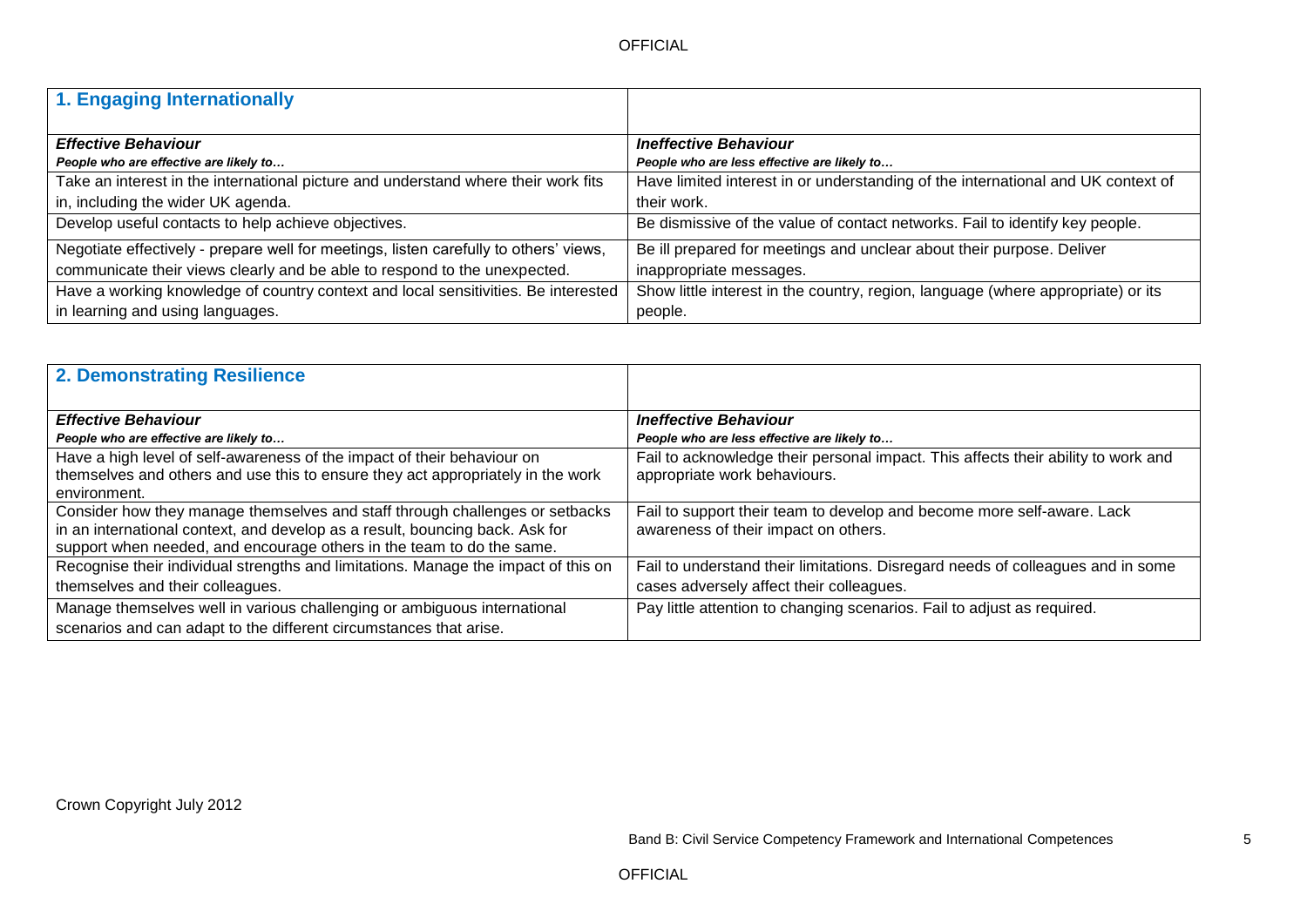| 3. Seeing the Big Picture                                                             |                                                                                  |
|---------------------------------------------------------------------------------------|----------------------------------------------------------------------------------|
|                                                                                       |                                                                                  |
| <b>Effective Behaviour</b>                                                            | <b>Ineffective Behaviour</b>                                                     |
| People who are effective are likely to                                                | People who are less effective are likely to                                      |
| Keep up to date with a broad set of issues relating to the work of the Department     | Have a narrow view of their role, without understanding the Department's wider   |
|                                                                                       | activities                                                                       |
| Develop understanding of how own and team's work supports achievement of              | Carry out own tasks without considering how their work impacts or interacts with |
| Departmental priorities and delivery to the citizen                                   | other teams                                                                      |
| Focus on the overall goal and intent of what they are trying to achieve, not just the | Fail to identify occasions when professional judgement and personal initiative   |
| task                                                                                  | are called for in order to deliver business objectives                           |
| Take an active interest in expanding their knowledge of areas related to own role     | Rely solely on the knowledge they have already established about their role      |
|                                                                                       |                                                                                  |

| 4. Changing and Improving                                                       |                                                                                   |
|---------------------------------------------------------------------------------|-----------------------------------------------------------------------------------|
| <b>Effective Behaviour</b>                                                      | <b>Ineffective Behaviour</b>                                                      |
| People who are effective are likely to                                          | People who are less effective are likely to                                       |
| Understand and apply technology to achieve efficient and effective business and | Avoid use of technology and stick to tried and tested means of delivering         |
| personal results                                                                | business objectives                                                               |
| Consider and suggest ideas for improvements, sharing this feedback with others  | Be reluctant to consider ways to improve services in own area, even when          |
| in a constructive manner                                                        | improvements are urgently required                                                |
| Conduct regular reviews of what and who is required to make a project/activity  | Stick rigidly to the original brief, not adapting support/input to changing needs |
| successful and make on-going improvements                                       |                                                                                   |
| Put aside preconceptions and consider new ideas on their own merits             | Avoid considering different approaches, accepting the established way of doing    |
|                                                                                 | things                                                                            |
| Help colleagues, customers and corporate partners to understand changes and     | Dismiss colleagues' concerns about change and miss opportunities to discuss       |
| why they have been introduced                                                   | with them what is behind their concerns                                           |
| Identify, resolve or escalate the positive and negative effects that change may | Implement change in a thoughtless and unstructured way, having not considered     |
| have on own role/team                                                           | the possible effects it may have on others                                        |
|                                                                                 |                                                                                   |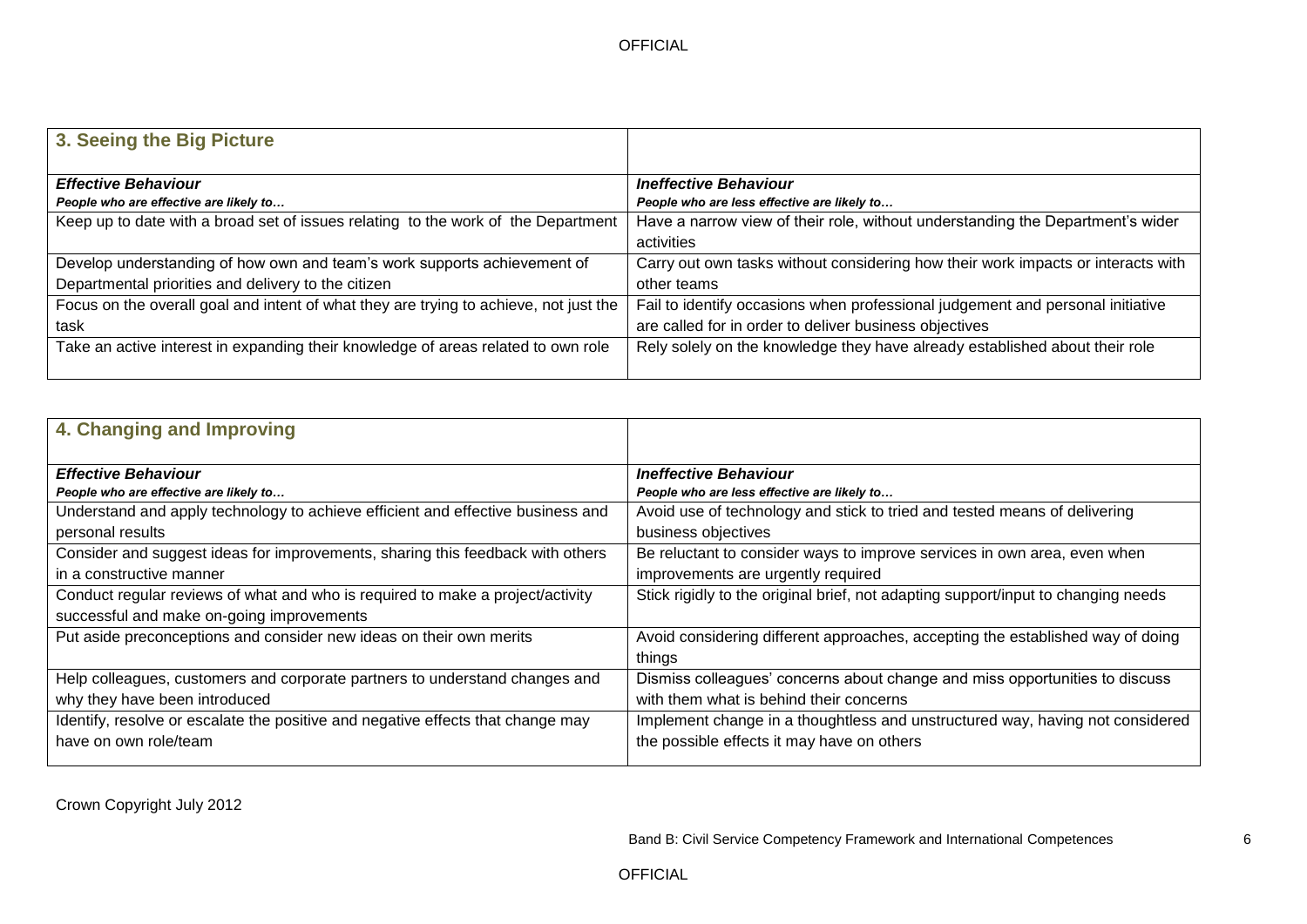| <b>5. Making Effective Decisions</b>                                                                                                                                                         |                                                                                                    |
|----------------------------------------------------------------------------------------------------------------------------------------------------------------------------------------------|----------------------------------------------------------------------------------------------------|
| <b>Effective Behaviour</b><br>People who are effective are likely to                                                                                                                         | <b>Ineffective Behaviour</b><br>People who are less effective are likely to                        |
| Demonstrate accountability and make unbiased decisions                                                                                                                                       | Avoid making decisions that lie within own remit; continually push decisions up                    |
| Examine complex information and obtain further information to make accurate<br>decisions                                                                                                     | Miss important evidence or make hasty judgements                                                   |
| Speak with the relevant people in order to obtain the most accurate information<br>and get advice when unsure of how to proceed                                                              | Encounter problems by failing to check issues and relevance of information<br>before using it      |
| Explain clearly, verbally and in writing, how a decision has been reached                                                                                                                    | Share decisions in a way that leads to frustration or additional work                              |
| Provide advice and feedback to support others to make accurate decisions                                                                                                                     | Provide limited or no assurance that the right decisions are being made in<br>team/work area       |
| Monitor the storage of critical data and customer information to support decision<br>making and conduct regular reviews to ensure it is stored accurately,<br>confidentially and responsibly | Take little care with data and information storage; allow inaccuracies and<br>mishandling to occur |

| <b>6. Leading and Communicating</b>                                               |                                                                                 |
|-----------------------------------------------------------------------------------|---------------------------------------------------------------------------------|
| <b>Effective Behaviour</b>                                                        | <b>Ineffective Behaviour</b>                                                    |
| People who are effective are likely to                                            | People who are less effective are likely to                                     |
| Display enthusiasm around goals and activities - adopting a positive approach     | Express limited interest in goals and activities                                |
| when interacting with others                                                      |                                                                                 |
| Listen to, understand, respect and accept the value of different views, ideas and | Adopt a biased, exclusive or disrespectful manner in their dealings with others |
| ways of working                                                                   |                                                                                 |
| Express ideas effectively, both orally and in writing, and with sensitivity and   | Demonstrate no awareness of the impact of their behaviour on others nor         |
| respect for others                                                                | consider the potential reactions of others to the ideas put forward             |
| Confidently handle challenging conversations or interviews                        | Unable to deal objectively with conflicts and disputes when they arise          |
|                                                                                   |                                                                                 |
| Confront and deal promptly with inappropriate language or behaviours, including   | Avoid challenging inappropriate language or behaviours                          |
| bullying, harassment or discrimination                                            |                                                                                 |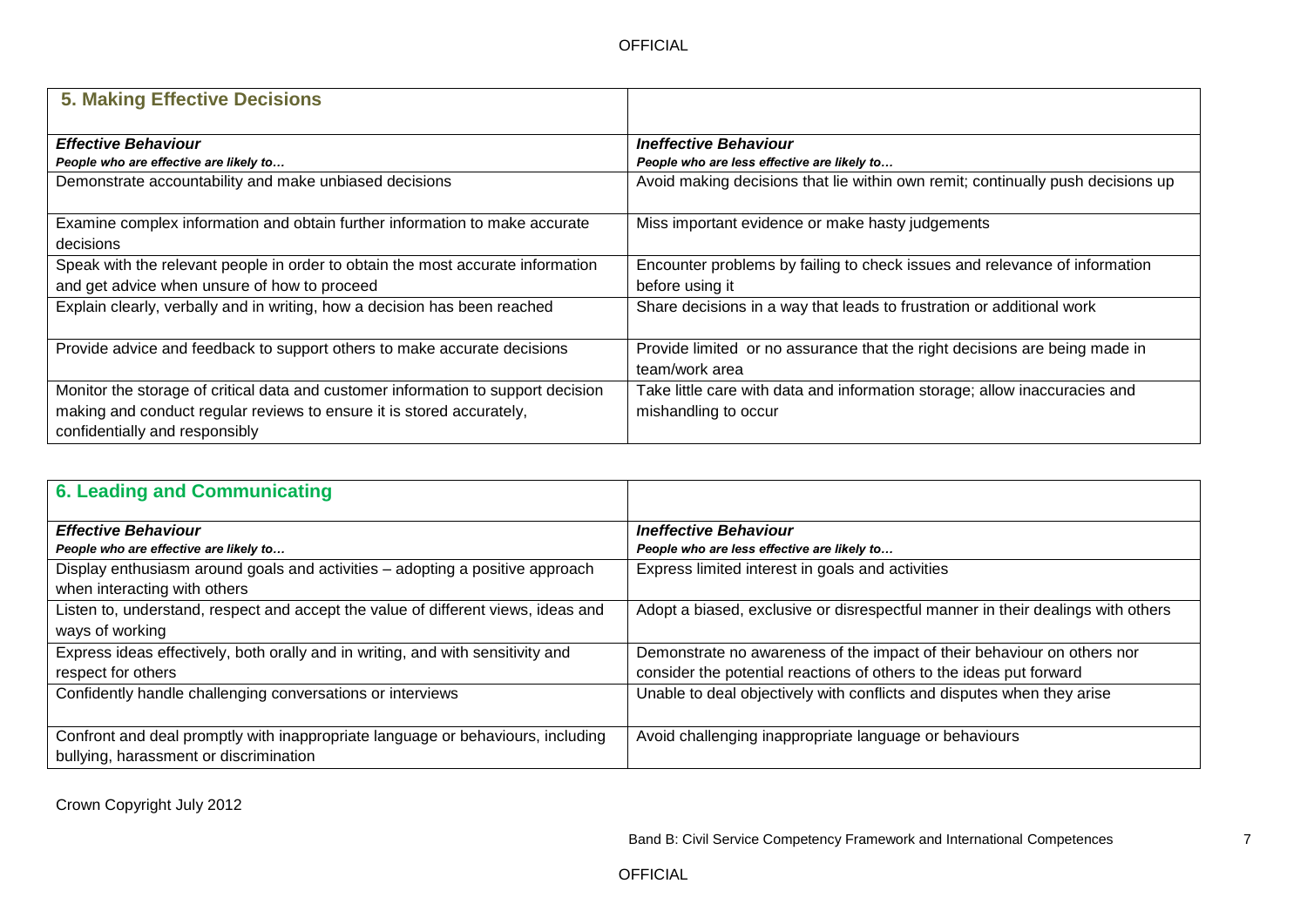| 7. Collaborating and Partnering                                                  |                                                                                     |
|----------------------------------------------------------------------------------|-------------------------------------------------------------------------------------|
| <b>Effective Behaviour</b>                                                       | <b>Ineffective Behaviour</b>                                                        |
| People who are effective are likely to                                           | People who are less effective are likely to                                         |
| Demonstrate interest in others and develop a range of contacts outside own team  | Ignore the knowledge and expertise that a wider network of colleagues and           |
| to help get the job done                                                         | partners can bring to the work of the team                                          |
| Change ways of working to facilitate collaboration for the benefit of the team's | Continue to work in set ways that make it difficult for colleagues to contribute to |
| work                                                                             | or benefit from the team's work                                                     |
| Proactively seek information, resources and support from others outside own      | Take a narrow approach to resolving resourcing issues in own area and fail to       |
| immediate team in order to help achieve results                                  | explore other resourcing opportunities and possibilities                            |
| Readily identify opportunities to share knowledge, information and learning and  | Rarely share information, or restrict it to immediate colleagues only               |
| make progress by working with colleagues                                         |                                                                                     |
| Listen attentively to others and check their understanding by asking questions   | Show a lack of interest or skill in interacting with others                         |
|                                                                                  |                                                                                     |
| Take responsibility for creating a working environment that encourages equality, | Adopt a biased, exclusive or disrespectful manner in their dealings with others     |
| diversity and inclusion                                                          |                                                                                     |

| 8. Building Capability for All                                                                                                         |                                                                          |
|----------------------------------------------------------------------------------------------------------------------------------------|--------------------------------------------------------------------------|
| <b>Effective Behaviour</b>                                                                                                             | <b>Ineffective Behaviour</b>                                             |
| People who are effective are likely to                                                                                                 | People who are less effective are likely to                              |
| Take ownership of team and individual development by identifying capability<br>needs and consistently achieving development objectives | Fail to address own capability needs or identify learning opportunities  |
| Take responsibility for the quality of own work and seeking opportunities for<br>improvement through continuous learning               | Resist opportunities to broaden work responsibilities                    |
| Proactively support the development plans of others                                                                                    | Resist learning and development requests from others                     |
| Take account of the diverse contributions of team members and delegate work to                                                         | Tend to keep work to themselves that could be a helpful development      |
| improve capabilities of all                                                                                                            | opportunity for a team member, failing to ensure equality of opportunity |
| Encourage and be open to developmental feedback from others                                                                            | Be disinterested in giving or receiving constructive feedback            |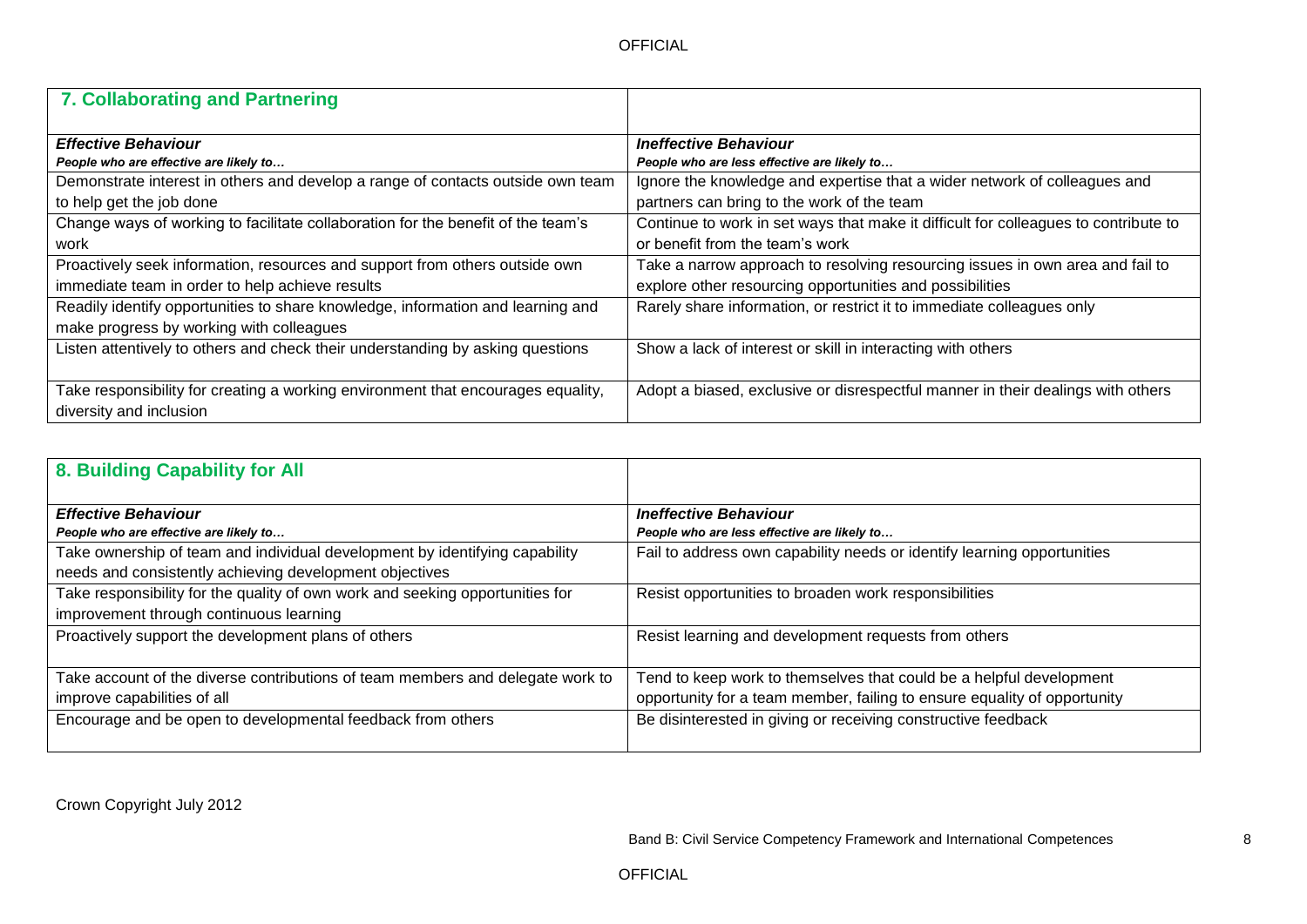| 9. Achieving Commercial Outcomes                                                  |                                                                               |
|-----------------------------------------------------------------------------------|-------------------------------------------------------------------------------|
| <b>Effective Behaviour</b>                                                        | <b>Ineffective Behaviour</b>                                                  |
| People who are effective are likely to                                            | People who are less effective are likely to                                   |
| Be able to identify and access departmental procurement and commercial            | Make poor quality commercial decisions or take actions without having engaged |
| expertise                                                                         | with departmental commercial experts                                          |
| Understand and be able to explain departmental approach to assigning              | Enter into commercial arrangements without having the authority to do so      |
| contractual and financial delegations                                             |                                                                               |
|                                                                                   |                                                                               |
| Recognise when deliverables and/or services derived from a commercial             | Not raise issues when cost or outcomes drift significantly from agreements    |
| arrangement are not being delivered to the required level of quality or standard  |                                                                               |
| and take appropriate action                                                       |                                                                               |
| Fully meet commercial confidentiality and data security requirements in contracts | Put confidentiality and other security requirements at risk                   |
|                                                                                   |                                                                               |

| 10. Delivering Value for Money                                                                        |                                                                                   |
|-------------------------------------------------------------------------------------------------------|-----------------------------------------------------------------------------------|
| <b>Effective Behaviour</b>                                                                            | <b>Ineffective Behaviour</b>                                                      |
| People who are effective are likely to                                                                | People who are less effective are likely to                                       |
| Manage information and financial data so that it is accurate, easily located and<br>reusable          | Ignore financial management information procedures                                |
| Can account for expenditure and create well supported argument for extra<br>expenditure e.g. overtime | Misunderstand basic financial concepts                                            |
| Take opportunities to challenge misuse of resources in order to achieve value for                     | Favour the easiest method even if it is not the most cost effective – struggle to |
| money and sustainable ways of working                                                                 | identify value for money opportunities                                            |
| Understand that all actions have a cost and choose the most effective way to do                       | Avoid using recommended tools and allow their team to do likewise                 |
| something in a resource efficient way                                                                 |                                                                                   |
| Ensure that recognised control procedures and practices are maintained                                | Use control and governance procedures and practices inappropriately or            |
|                                                                                                       | irregularly and allow their teams to do the same                                  |
| Monitor resources against plans and budget, identify and flag up variances                            | Not manage resources against plan                                                 |
|                                                                                                       |                                                                                   |